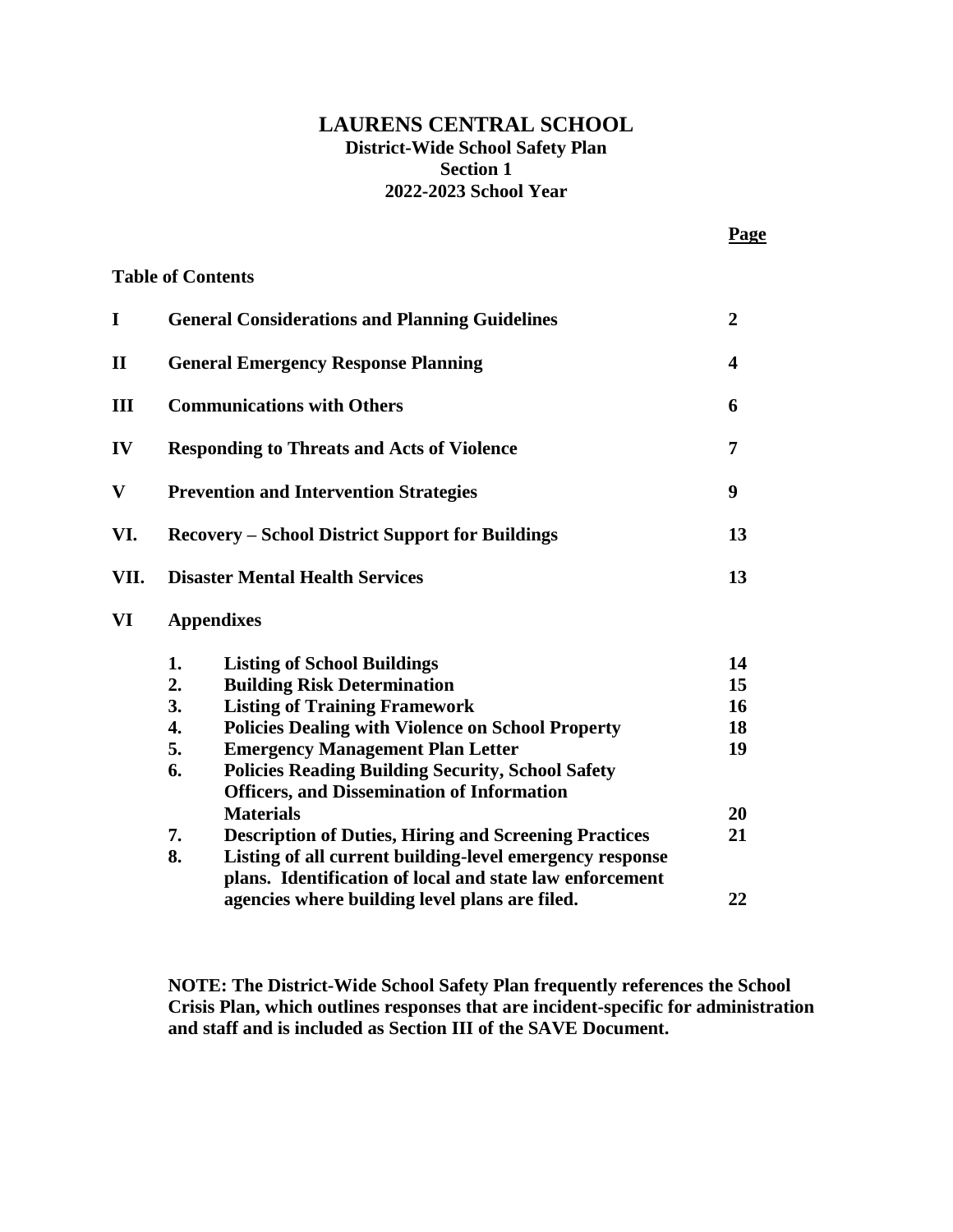# **PROJECT SAVE (Safe Schools Against Violence in Education) Laurens Central School District SAVE Plan**

## **INTRODUCTION**

Emergencies and violent incidents in school districts are critical issues that must be addressed in an expeditious and effective manner. Districts are required to develop a district-wide school safety plan designed to prevent or minimize the effects of serious violent incidents and emergencies and to facilitate the coordination of the district with local and county resources in the event of such incidents or emergencies. The district-wide plan is responsive to the needs of all schools within the district and is consistent with the more detailed emergency responses plans required at the school building level. Districts stand at risk from a wide variety of acts of violence, natural, and manmade disasters. To address these threats, the State of new York has enacted the Safety Schools Against Violence in Education (SAVE) law. Project SAVE is a comprehensive planning effort that addresses prevention, response and recovery with respect to a variety of emergencies in each school district and its schools.

The Laurens Central School District ("District") supports the SAVE Legislation, and intends to facilitate the planning process. The Superintendent of Schools encourages and advocates ongoing district-wide cooperation and support of Project SAVE.

#### **SECTION I: DISTRICT LEVEL RESPONSE PLAN GENERAL CONSIDERATIONS AND PLANNING GUIDELINES**

### **A. Purpose**

The Laurens District-wide School Safety Plan was developed pursuant to Commissioner's Regulation 155.17. At the direction of the Laurens District Board of Education, the Superintendent appointed a District-wide School Safety Team and charged it, with the development and maintenance of the District-wide School Safety Plan.

#### **B. Identification of School Teams**

The District has created a District-wide School Safety Team including the following persons:

#### **Position Name**

- 
- Board of Education Representative Cynthia Struckle Administration Representative William Dorritie/John Mushtare LTA Representative Christine Cox CSEA Representative Beth VanDeusen **Community Representative Thomas Francisco** Parent Representative James Cox Student Representative Two Members of Student Council School Safety Personnel<br>
Other School Personnel<br>
Andrea Hall/Crystal Wust BOCES Safety Risk Officer Josh Reiss

Andrea Hall/Crystal Wust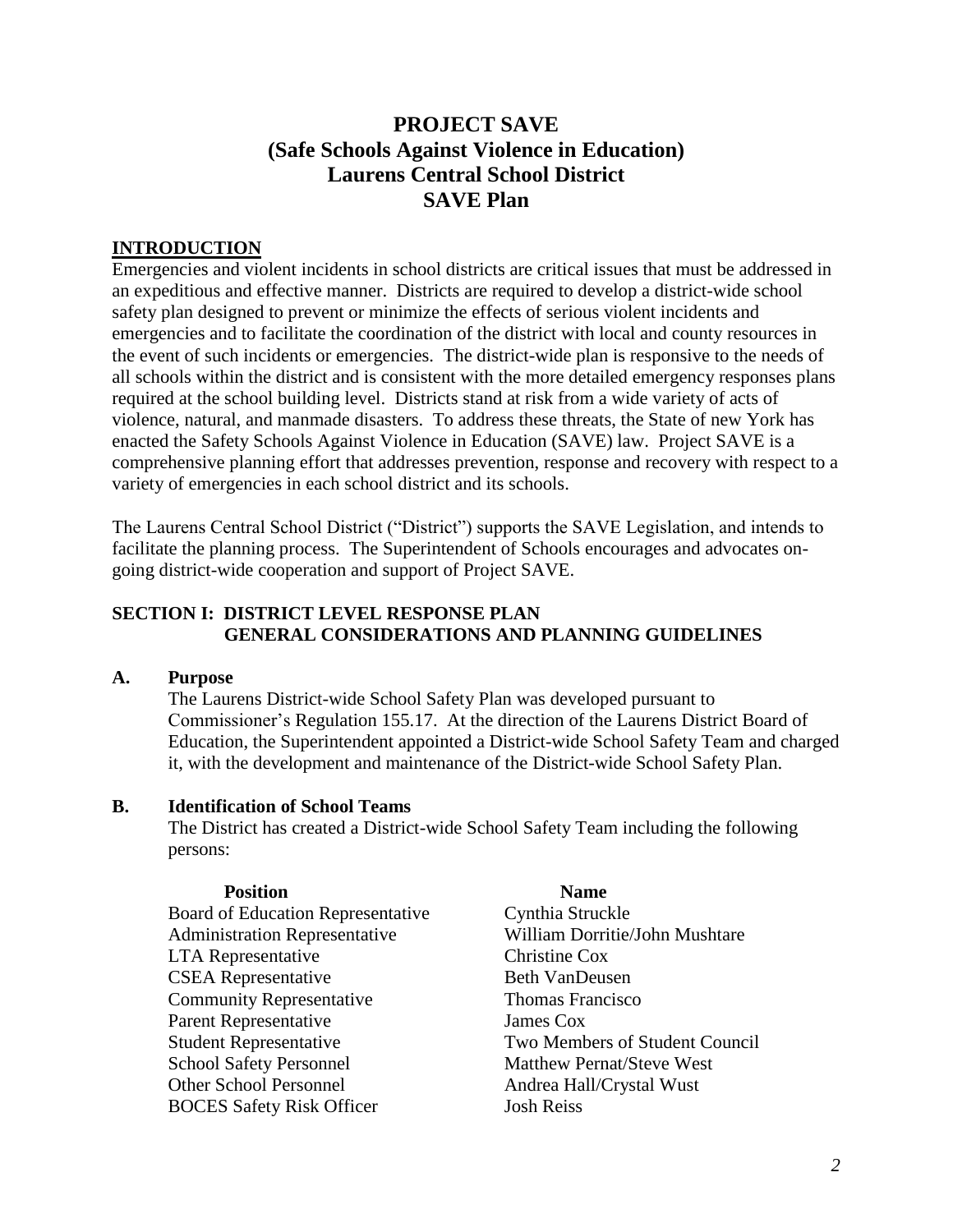### **C. Concept of Operations**

The Laurens Central School District is a centralized K-12 district. There is one building in the district, therefore, the District-wide School Safety Plan shall be a general guideline of school safety concerns. (See Appendix 1.)

As this is a K-12 centralized school district, with only one building, the District-wide School Safety Plan shall be directly linked to the individual Building-level Emergency Response Plan. All specific information for the plan will be found in the building level plan (Section 2 of this document), and the Crisis Plan (Section 3 of this document.)

In the event of an emergency or violent incident, the initial response to all emergencies at the school will be by the School Crisis/Safety Team.

Upon the activation of the School Crisis/Safety Team, the Superintendent of Schools or his/her designee will be notified and, where appropriate, local emergency officials will also be notified. The exact procedures to be followed, including flowcharts for effective communication are included in the Crisis Plan.

Emergency response actions including Crisis Response may be supplemented by County and State resources through existing protocols.

#### **D. Plan Review and Public Comment**

Pursuant to Commissioner's Regulation 155.17 (e) (3), this plan will be made available for public comment 30 days prior to its adoption. The district and building-level plans may be adopted by the School Board only after at least one public hearing that provides for the participation of school personnel, parents, students and any other interested parties. The plan must be formally adopted by the Board of Education.

The plan shall be reviewed and maintained by the District-wide School Safety Team and reviewed on an annual basis on or before July 1 of each year. (A listing of dates of board approval will be kept with the district plan.)

While linked to the District-wide School Safety Plan, Building-level Emergency Response Plans shall be confidential and shall not be subject to disclosure under Article 6 of the Public Officers Law or any other provision of law, in accordance with Education Law Section 2801-a.

Full copies of the District-wide School Safety Plan and any amendments will be submitted to the New York State Education Department within 30 days of adoption. Building-level Emergency Response Plans will be supplied to both local and State Police within 30 days of adoption. The plan will also be available in the District Offices for public review at any time.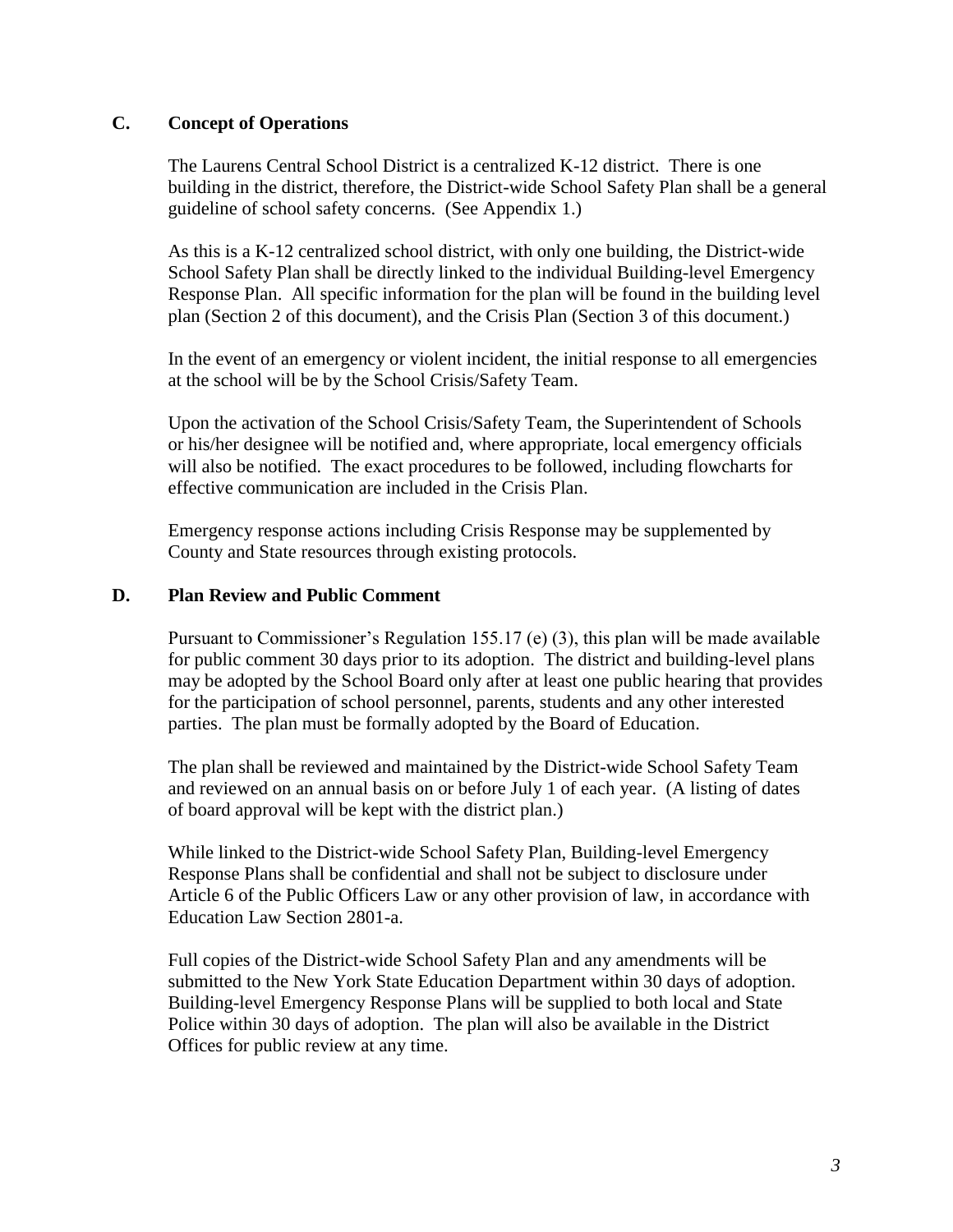### **SECTION II: GENERAL EMERGENCY RESPONSE PLANNING**

### **A. Identification of sites of potential emergency**

The District has established procedures for the identification of potential sites and the internal and/or external hazards that may be present. These procedures are developed in coordination with the local Emergency Management Office, Fire Department and law enforcement agencies. Appendix 2 of this Plan shows the results of this procedure.

#### **B. Actions in response to an emergency**

The District has identified the following general response actions to emergency situations. These actions include school cancellation, early dismissal, evacuation, and sheltering. The Building level Emergency Response Plans and the school Crisis Plan include identification of specific procedures for each action depending upon the emergency.

Emergencies include, but are not limited to:

- Crisis Plan (Section 3)
- Natural/Weather Related
	- $\triangleright$  Earthquake
	- > Flood
	- $\triangleright$  Storms (Snow, Ice, Wind, Hurricane)
	- $\triangleright$  Thunder/Lightening Storm
	- > Tornado
	- > Drought
- School Bus Accident/Fire
- Explosion
- Building System Failures
	- Electrical System Failure
	- $\triangleright$  Propane Leak
	- $\triangleright$  Roofing Failure
	- $\triangleright$  Structural Failure
	- Water/Sewage System Failure
	- $\triangleright$  Water Contamination

Toxic Material Spill Nuclear Incident Fire Drill/Fire Alarm or False Fire **Fire** Loss of Building Energy Loss or Reduction Government Imposed/Fuel Shortage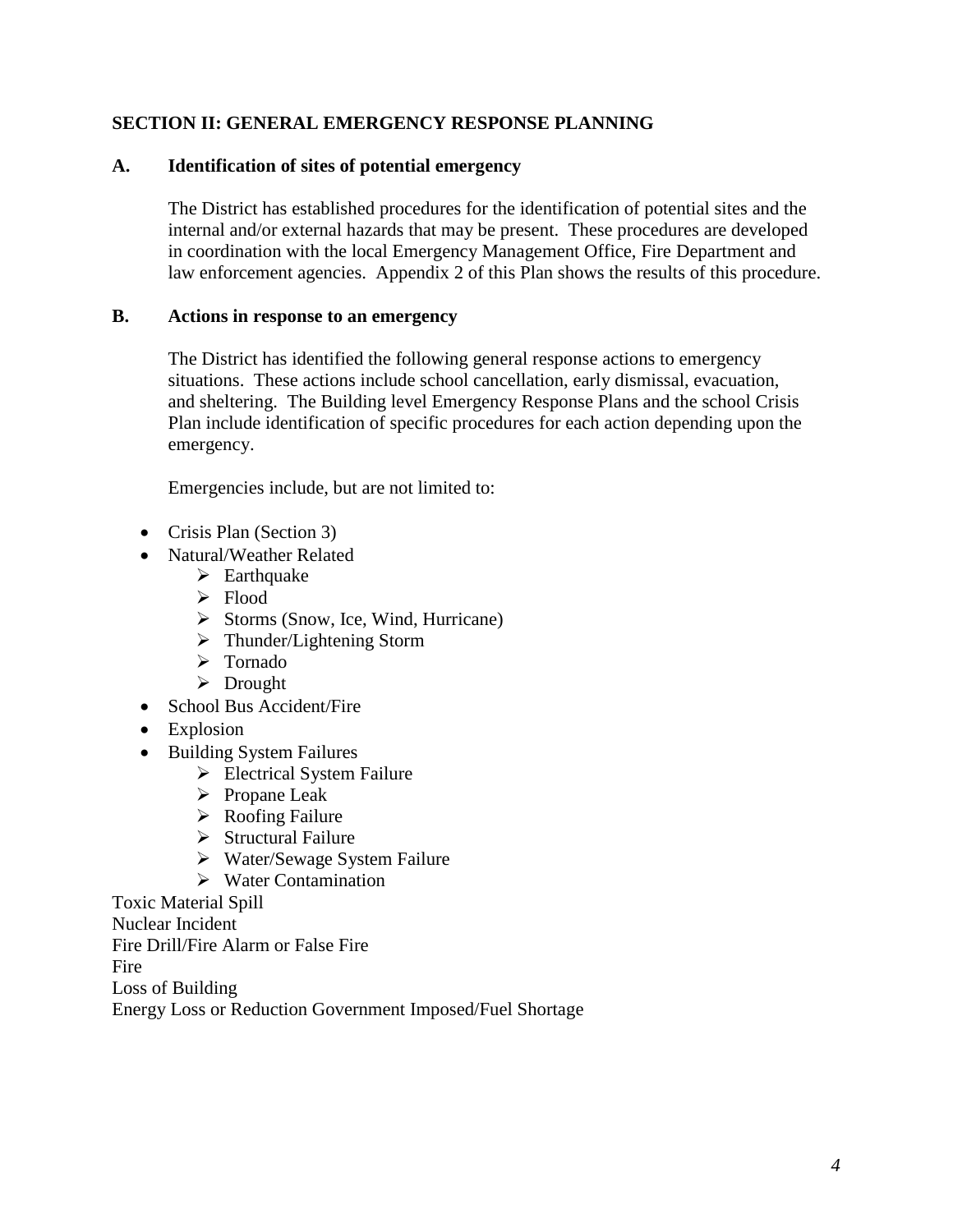### **C. District resources and personnel available for use during an emergency**

The District has committed the full inventory of its resources to be available for use during an emergency. These resources will be utilized in line with the Building Level Emergency Response Plans and School Crisis Plans as deemed appropriate by the School Crisis/Safety Team.

Specific personnel and resources are identified in the Building Level Emergency Response Plans and the School Crisis Plan. However, some examples of resources would include: (1) Personnel: EMT's, CPR/AED certification, Registered Nurse; (2) Building Resources: sheltering, food, water, phone, fax, radio communications, transportation. Responsibilities associated with specific personnel and resources are clearly outlined in these plans as well.

#### **D. Procedures to coordinate the use of school district resources during emergencies**

The District uses the Incident Command System model for emergency actions. As this is a K-12 centralized district with only one building, for all emergencies the Incident Commander will be the Superintendent, and/or her designee. The Incident Commander is authorized to activate such resources and personnel as are appropriate to the incident. The Incident Commander is empowered to render such decisions as may be necessary in keeping with the response actions as identified in the Building Level Emergency Response Plan. All Incident Command staff are identified in the Building Level Emergency Response Plans and the School Crisis Plan. (Section II, Appendix 3, pg.14)

#### **E. Annual multi-hazard school training for staff and students**

The District will conduct annual training for both staff and students in school safety issues. Training will be coordinated by the School Safety/Crisis Team, and may consist of classroom activities, general assemblies, tabletop exercises, full scale drills of other appropriate actions to increase the awareness and preparedness of staff and students.

Drills and other exercises will be coordinated with local, county and state emergency responders and preparedness officials. Existing Plans will be revised in response to post-incident critiques of these drills.

#### **F. Training procedures and frameworks**

Training procedures for staff in violence prevention and all emergency drills as outlined in Section I, Appendix 3, pg. 16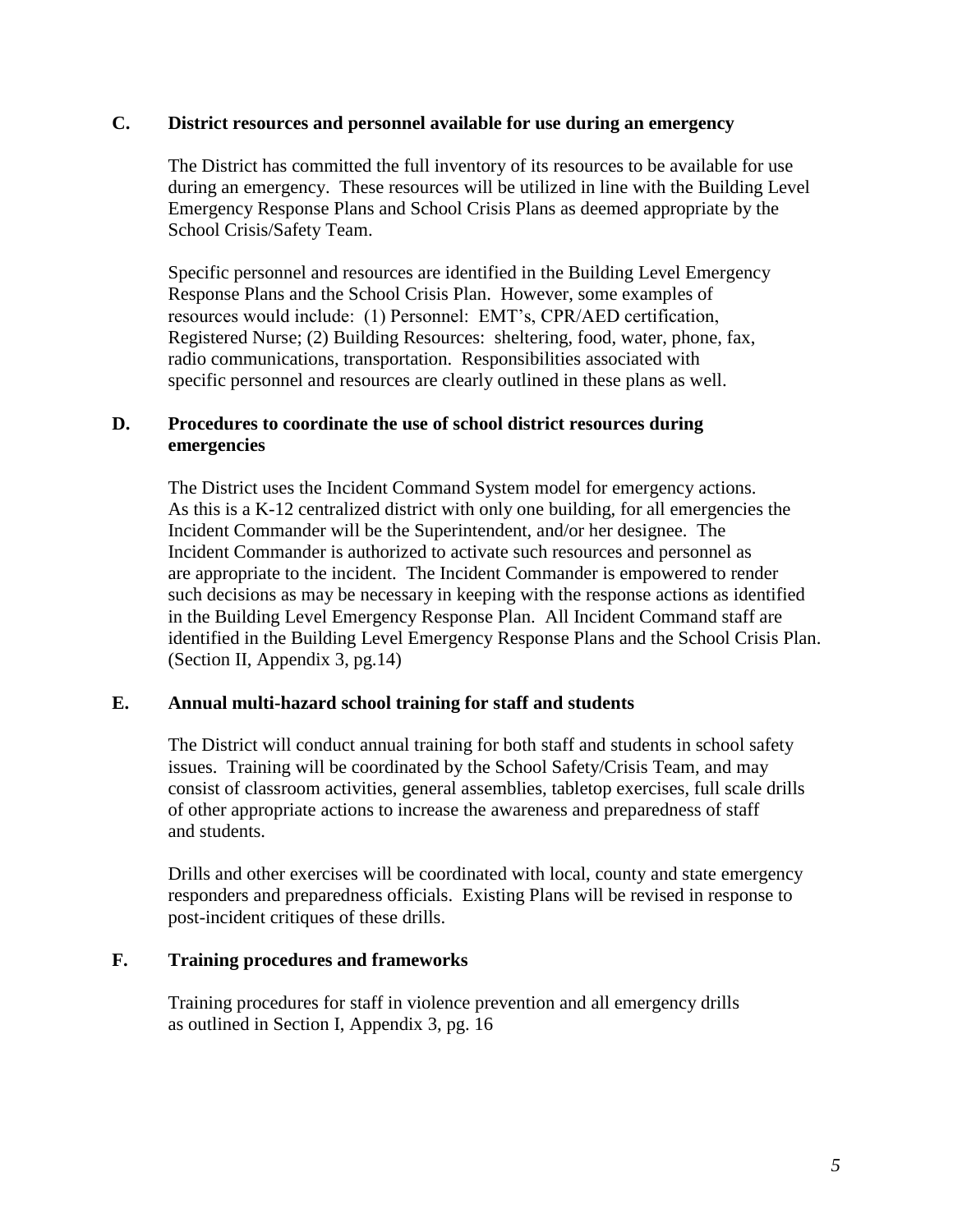#### **SECTION III: COMMUNICATION WITH OTHERS**

#### **A. Obtaining assistance during emergencies from emergency services organizations and local government agencies**

During emergencies, including state declared emergencies, local government agencies, including emergency services, can be accessed via the local emergency management office or through the local emergency communication center. The Incident Commander will authorize the procurement of these agencies. (Section I, Appendix 3, pg. 17; Section II, Appendix 6, pg. 40)

#### **B. System for informing all education agencies to whom our district sends students for educational programs**

The District will notify any appropriate educational agencies within its boundaries as well as adjacent to its boundaries in the case of a disaster that would affect any of these agencies. The Incident Commander will determine the extent of notification and delegate its delivery.

As this is a K-12 district with all students housed in one facility, it will be the responsibility of the Superintendent, and/or designee, to notify all those involved. The bus garage will be notified by phone or radio. All teachers by intercom, phone or e-mail. Media by direct communication with Superintendent or designee only (phone, fax, or face to face contact.)

#### C. **Communication between students and staff plays a vital role in the deterrence of potentially violent incidents.**

Students are encouraged to report bullying, harassment, or the threat of violence to a teacher, administrator, or other staff member. They may use the District's "Bullying Reporting Form," which is anonymous and can be located on the District's web site. Students are also encouraged to seek out either guidance counselor or the counselor in the School-Based Health Zone. The District offers a peer mentoring and leadership course for students that focuses on peer mediation and conflict resolution.

#### **D. Outside agencies to be contacted during emergencies**

All agencies available for support during emergencies are listed in the Building Level Plan (Section II, Appendix 6, pg. 40). All phone numbers are provided. Examples of agencies included would be: law enforcement agencies, fire departments, emergency squads. Additional agencies are listed in the crisis plan. It will be the responsibility of the Superintendent and/or designee to notify outside agencies.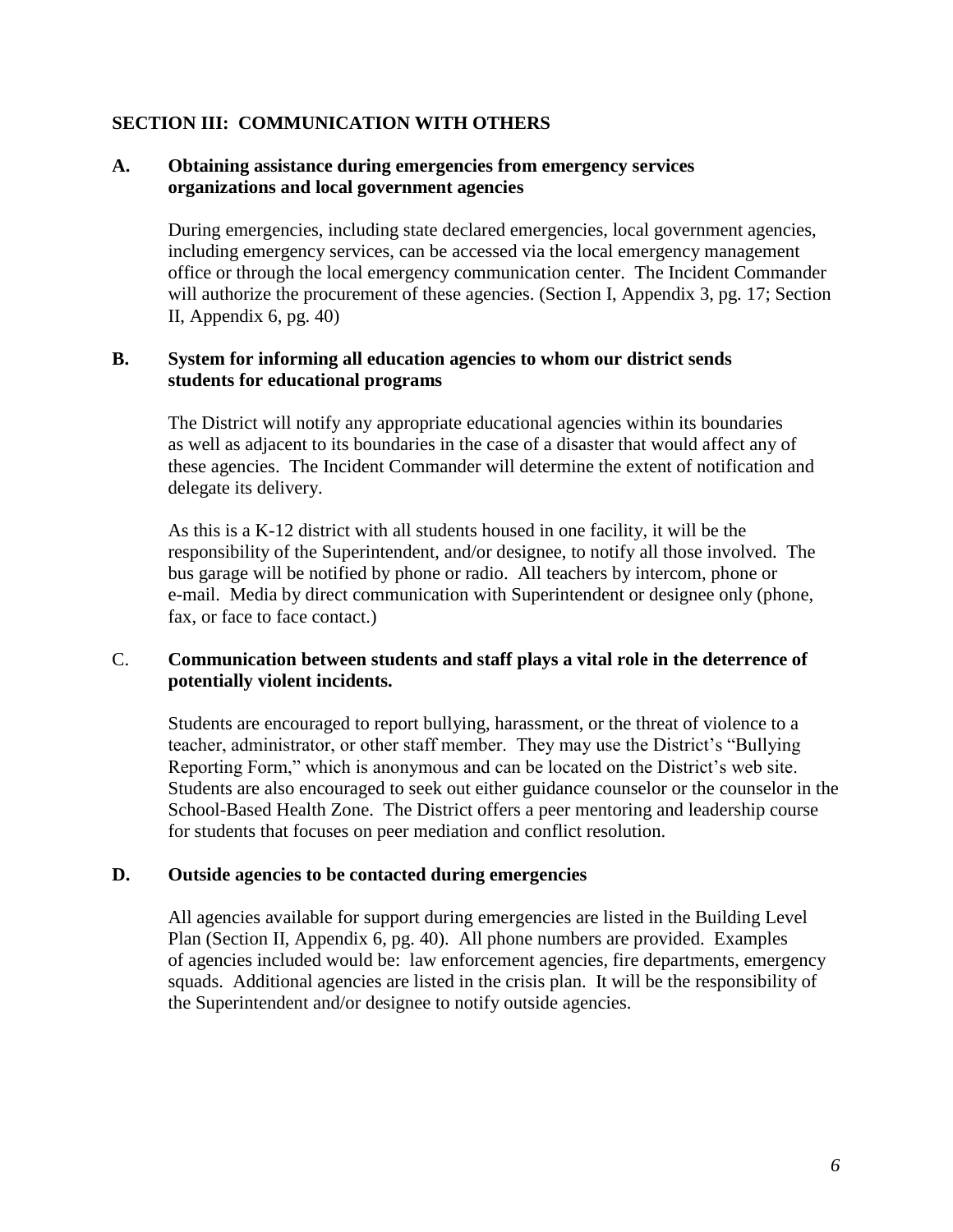### **E. Statistical Information: concerning the District**

The Building Level Emergency Response Plan will include the following information: (Section 2, appendix 7, pg. 41)

\*School Population (Students)

\*Number of staff

\*Transportation needs

\*Business and home telephone numbers of key school officials.

The Building Level Response Plan is maintained in the district office and is available to all staff, parents, and students at all times.

### **F. Procedure for Obtaining Advice and Assistance from Local Government Agencies.**

The school administration will be responsible for contacting local agencies and providing them with copies of the District and Building Level plans for their review and comment. We will work with local emergency agencies to schedule meetings as needed for the purpose of review of the entire SAVE plan and for conducting table top exercises.

## **SECTION IV: RESPONDING TO THREATS AND ACTS OF VIOLENCE**

### **A. Policies and procedures for responding to implied, or direct threats of violence or acts of violence by students, teachers, other school personnel and visitors to the school:**

The District has enacted policies and procedures dealing with violence. These policies and procedures deal with the safety of the school community as well as the range of discipline of those making the threat or committing the act of violence and are listed in Section 1, Appendix 4, pg. 18 of this document.

The District has developed the following safety and security procedures to protect students, staff and visitors from indirect & direct threats of violence.

- 1. Reporting of threats of violence to school authorities:
	- a. Students are encouraged to inform school staff about any indirect or direct threat of violence to themselves, others or property.
	- b. Staff are required to inform administration of any direct or indirect threat of violence to students, themselves, others or property.
	- c. Parents and visitors are encouraged to tell school staff about any indirect or direct threats of violence towards students, themselves, others or property.
	- d. Students, staff, parents, and others will be educated about the importance of reporting threats and the procedures of reporting.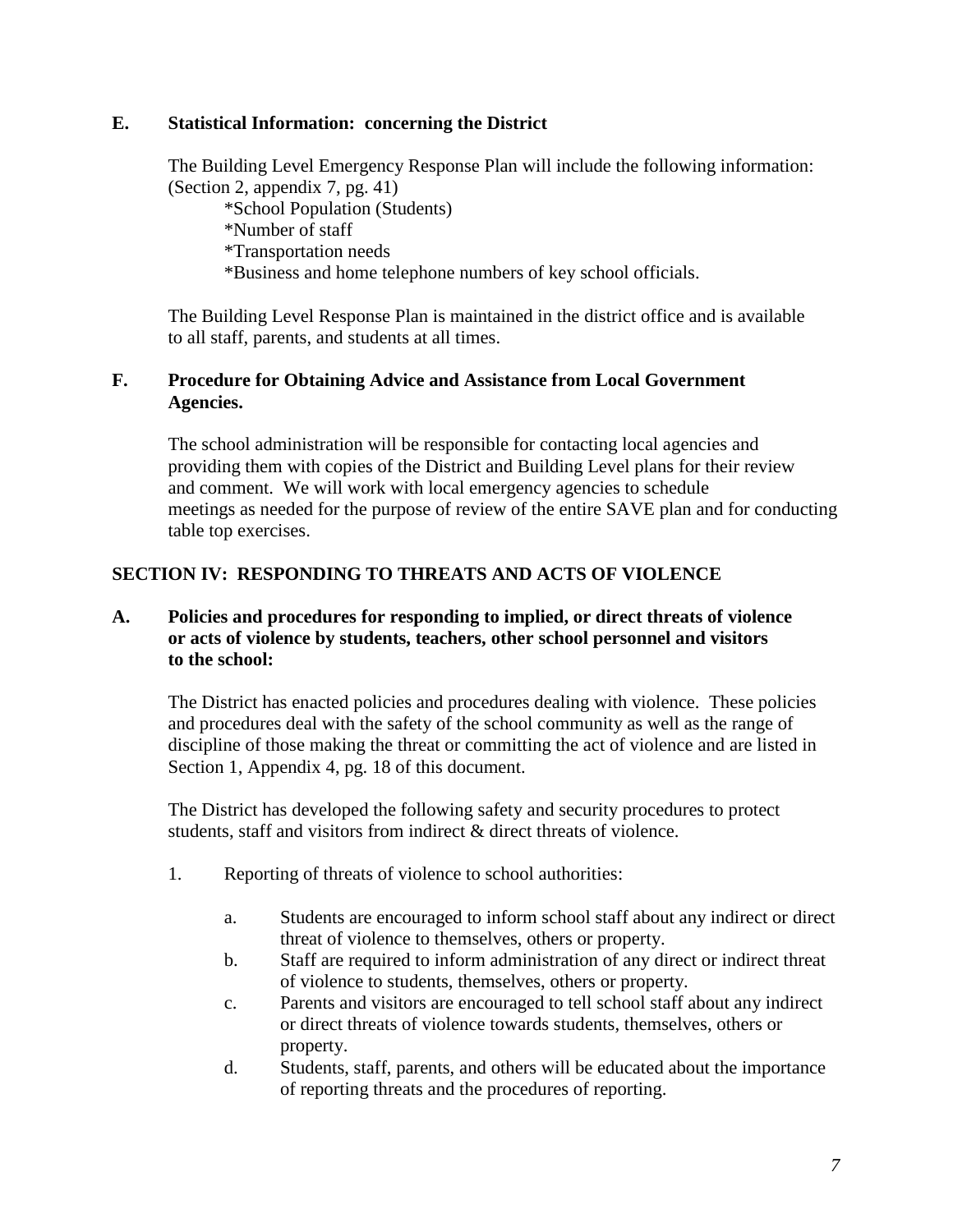- 2. Investigation of threats of violence
	- a. The building administrator will investigate reported threats of violence and will make the determination of disciplinary measures consistent with the Code of Conduct.
	- b. Serious acts will require the involvement of police personnel (violent offenses in accordance with SAVE requirements).
	- c. Chronic offenders may require a behavior intervention plan, close monitoring, and police involvement.
	- d. Threats placing students, staff and others in imminent danger require an immediate call to the police.

The District has developed the following safety and security procedures to protect students, staff and visitors from acts of violence.

- 1. Reporting acts of violence to school authorities
	- a. Students are encouraged to inform school staff about acts of violence toward themselves, others and property.
	- b. Staff are required to inform administration of any act of violence to students, themselves, others or property.
	- c. Parents and visitors are encouraged to tell staff about any acts of violence toward students, themselves, others or property.
	- d. Students, staff, parents and others will be educated about the importance of reporting acts of violence and the procedures of reporting these acts.
- 2. Investigation acts of violence
	- a. The building administrator will investigate reported acts of violence and will make the determination of disciplinary measures consistent with the Code of Conduct.
	- b. Serious acts will require the involvement of police personnel. (Violent offenses according to the SAVE requirements)
	- c. Chronic offenders may require a behavior intervention plan, close monitoring, and police involvement.
	- d. Acts of violence placing students and staff in imminent danger require an immediate call to the police.

The District Code of Conduct is annually:

\*reviewed by the Board of Education at a public meeting, \*reviewed by the staff at the first Superintendent's Conference Day, \*reviewed with all students on the first day of classes, \*placed on the District website, \*published in the District newsletter

The "Crisis Plan", included in Section III of this document, specifically outlines procedures to be followed for:

a. Responding to implied or direct threats of violence by students, teachers, other school personnel and visitors to the school.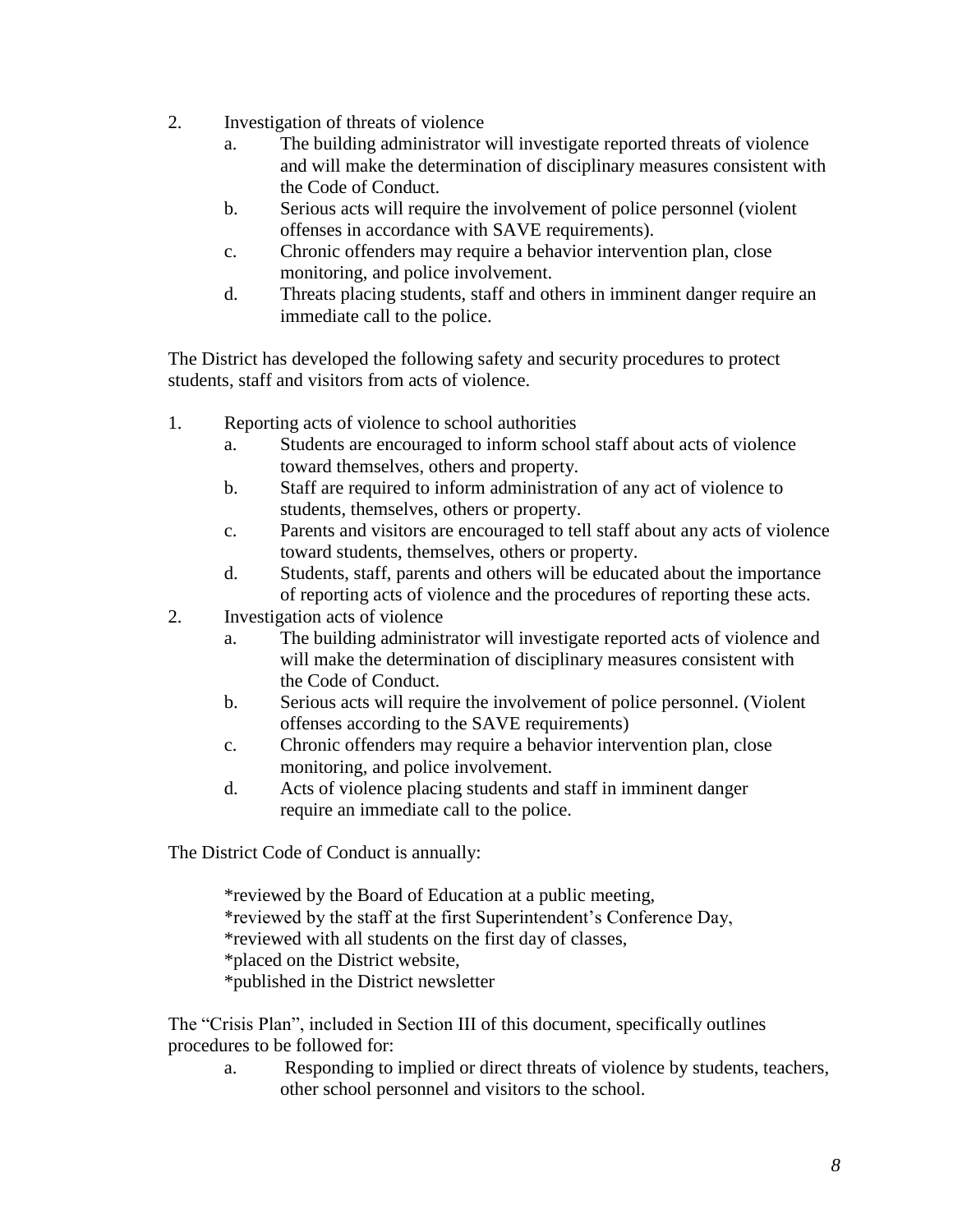b. Protecting students, staff and visitors from acts of violence.

### **B. Policies and procedures for contacting appropriate law enforcement officials in the event of a violent incident**

Law enforcement officials (NYS Police, Otsego County Sheriff's Dept.) will be contacted by the Incident Commander as outlined in the Building Level Emergency Response Plan, and the School Crisis Plan. The building administrators will be responsible for contacting law enforcement agencies during an emergency.

### **C. Appropriate responses to emergencies**

The District recognizes that appropriate response to emergencies varies greatly depending upon the actual threat or act as well as the magnitude of such emergency. The Building Level Emergency Response Plan and the School Crisis Plan clearly detail the appropriate response to such emergencies.

#### **D. Policies and procedures to contact parents, guardians or persons in parental relation to the students in the event of a violent incident or an early dismissal**

The District will contact appropriate parents, guardians or persons in parental relation to the students via media release, telephone contact, electronic mass notification system or other appropriate means in the event of a violent incident or early dismissal. Conditions requiring such notification are outlined in the Building Level Emergency Response Plans. An example of the letter sent home to parents for the Emergency Evacuation Drill is included. (Section 1, Appendix 5, pg. 16)

### **SECTION V: PREVENTION AND INTERVENTION STRATEGIES**

- **A. Policies and procedures related to school building security, including, where applicable, the use of school safety officers and/or security devices or procedures have been established.**
- **B. Procedures for the dissemination of informative materials to the media, staff, parents and students have been established.**
- **C. Prevention and intervention strategies have been established.**
- **D. Description of duties, hiring and screening process, and required training of hall monitors and other school safety personnel have been developed.**
- **E. Bomb Threat**

The paramount concern shall be for the safety of the pupils and personnel in the district.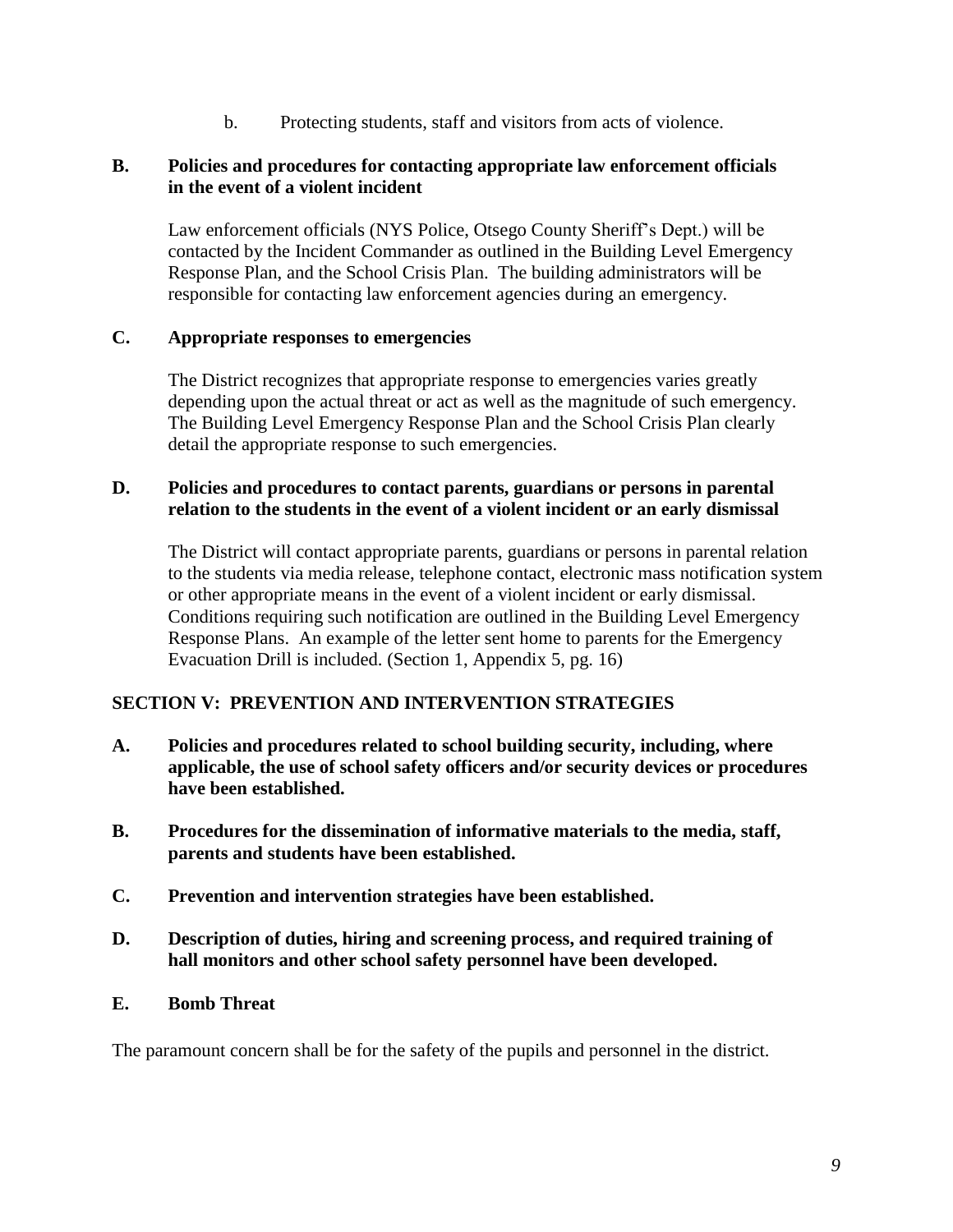All school district administrators have familiarized themselves with the Bomb Threat Standards outlined in the School Crisis Plan so that appropriate decisions may be made depending on the exact nature of the situation.

## **F. Hostage Taking**

The School Crisis Plan procedures will be followed in the event of a hostage situation.

### **G. Intrusions**

The School Crisis Plan procedures will be followed in the event of an intrusion.

## **H. Kidnapping**

In the event of a kidnapping, the School Crisis Plan response action will be taken:

### **I. In the Event of School Cancellation.**

In the event of a school cancellation the Superintendent or designee will be responsible for: notifying the media (radio and TV stations) for the purpose of notifying parents and students; and starting the district Mass Notification for the purpose of notifying staff.

## **J. In the Event of Early Dismissal or Evacuation.**

In the event of early dismissal or evacuation, the Superintendent or designee will be responsible for notifying the staff to put the needed procedures in place and for notifying parents.

## **VI: RECOVERY – SCHOOL DISTRICT SUPPORT FOR BUILDINGS**

The School Building Emergency Response Team will be supported in their efforts by all available in-district resources and personnel as required by the nature of the emergency. County and State resources and personnel will be obtained as dictated by the nature of the emergency. The District commits to monthly Safety Committee Meetings and will make every effort to commit resources to participation in the ONC BOCES Safety Risk Management service. The School District Safety Team will be used as necessary in all Recovery Efforts.

## **VII: DISASTER MENTAL HEALTH SERVICES**

A District-Wide Post-Incident Response Team will respond in crisis situations to help provide disaster mental health services. This list includes school psychologists, school counselors, the School-Based Health Zone, county mental health agencies, and area hospitals.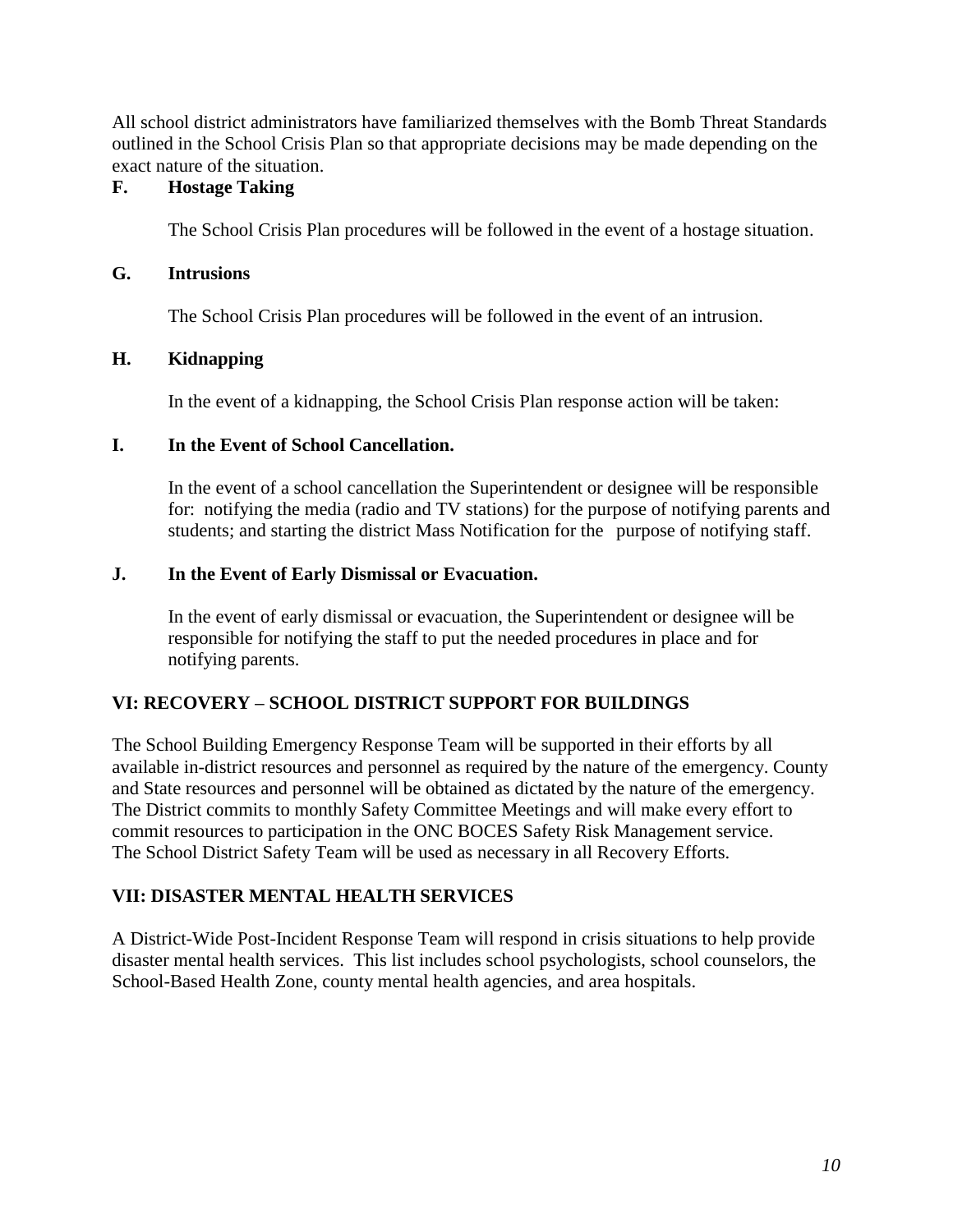## **APPENDICES Appendix 1:**

Listing of all school buildings covered by the district-wide school safety plan with addresses of buildings, and contact names and telephone numbers for building staff

| <b>Building Name</b>                      | <b>Address</b>                                             | <b>Contact Name</b>                                                             | <b>Telephone Number</b> |
|-------------------------------------------|------------------------------------------------------------|---------------------------------------------------------------------------------|-------------------------|
| Laurens Central School<br>$K-12$ Building | 55 Main Street<br>Laurens, NY 13796                        | William F. Dorritie<br>Superintendent                                           | $(607)$ 432-2050        |
| Laurens Central School<br>$K-12$ Building | 55 Main Street<br>Laurens, NY 13796                        | John Mushtare<br><b>Building Principal</b>                                      | $(607)432 - 2050$       |
| Laurens Central School<br>$K-12$ Building | 55 Main Street                                             | Lindsey Gifford<br>Laurens, NY 13796 Director of Instructional Support Services | $(607)432 - 2050$       |
| Laurens Central School<br>$K-12$ Building | 55 Main Street<br>Laurens, NY 13796 Director of Facilities | <b>Steve West</b>                                                               | $(607)432 - 2050$       |
| <b>Bus Garage</b>                         | Co Hwy 11<br>Laurens, NY 13796 Head Bus Driver             | <b>Matthew Pernat</b>                                                           | $(607)$ 432-9034        |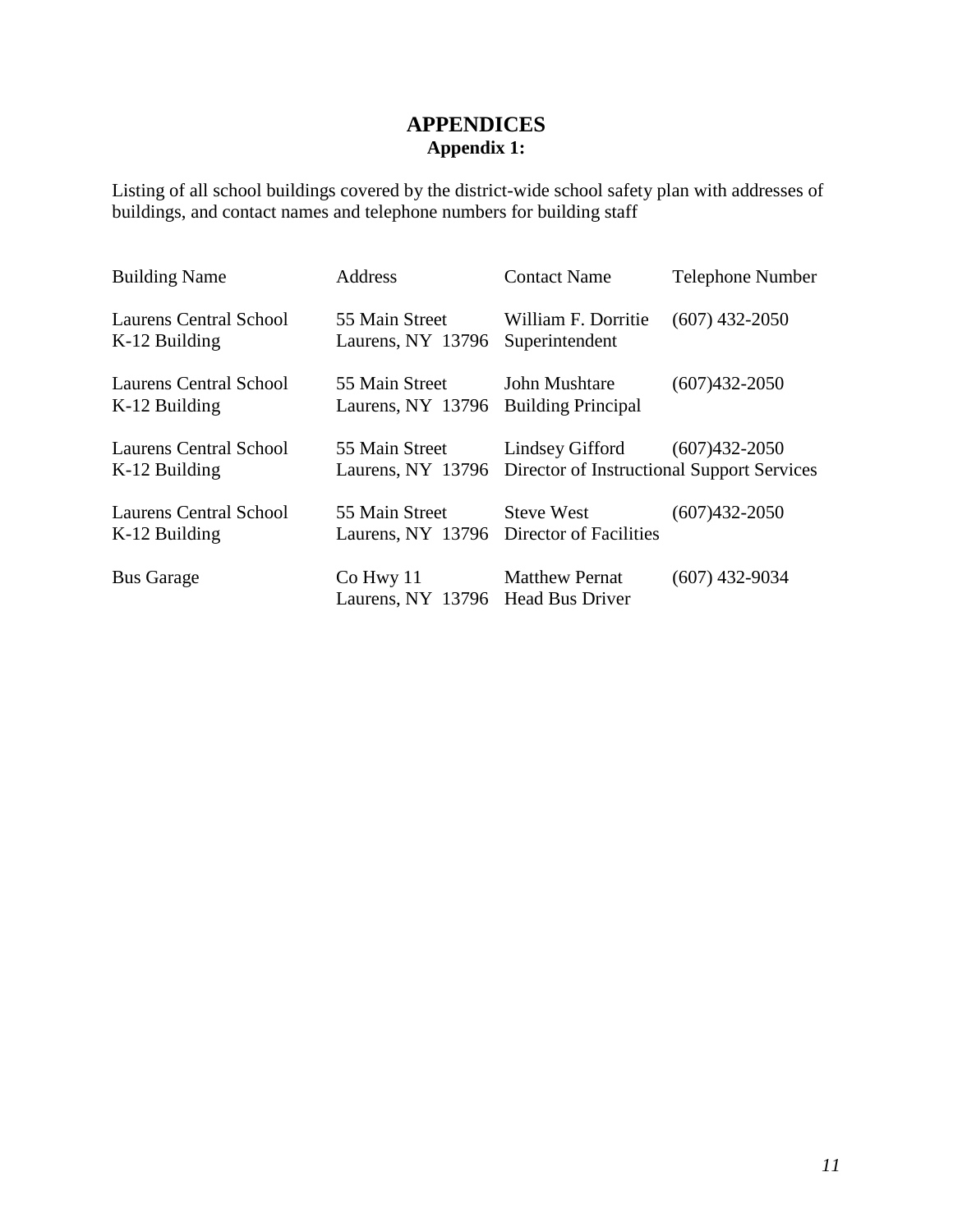## **Appendix 2:**

### **Building Risk Determination**

| <b>Building</b>        | Address                             | Internal Hazards        | <b>External Hazards</b> |
|------------------------|-------------------------------------|-------------------------|-------------------------|
| Laurens Central School | 55 Main Street                      | <b>Stored Chemicals</b> | Playground              |
| $(K-12$ Building)      | Laurens, NY 13796 Cleaning Supplies | Science Labs            | <b>Athletic Fields</b>  |

#### **Community Risk Determination**

The community of Laurens is not home to typical hazardous sites, such as railroad tracks, industrial sites, water/sewage treatment plants, etc. However, individuals should be aware of the safety hazards that exist when children play on the two small walking bridges in the village and/or Town of Laurens, as well as the fact that there are streets in the Town without sidewalks.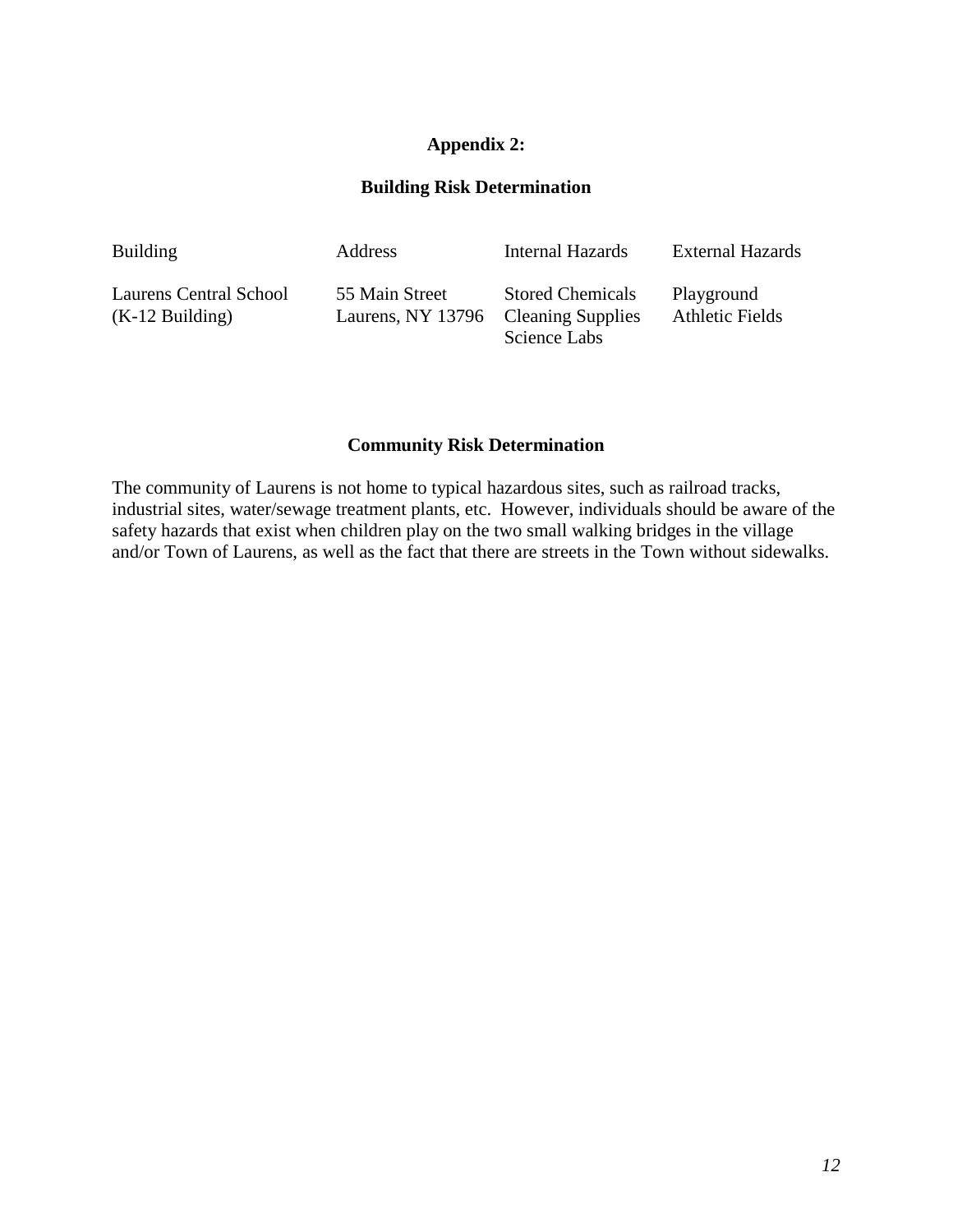### **Appendix 3:**

## **Training Procedures and Frameworks**

### **I Training**

## **A. Violence Prevention**

- 1. The Laurens Central School District staff will receive training in the area of violence prevention and intervention annually. Training will occur during Superintendents Conference Days and/or faculty meetings.
	- a. Training topics will be decided upon by the School Safety/ Crisis Team.
	- b. Training will be provided by any of the following: Local ONC BOCES, State Police, local law enforcement agencies, local or county emergency management teams.
- 2. Emergency Drills: The Laurens Central School District staff will receive training in the area of all emergency drills annually.

### **II Emergency Drills**

- **A.** The district will run multiple training drills throughout the school year. All drills will be organized/coordinated by the school Safety/Crisis Team. Drills to be held:
	- 1. Fire Drills:
		- a. A minimum of 8 drills per school year will be held.
		- b. Students will be instructed as to safety awareness and proper behavior for drills.
	- 2. Emergency Evacuation Drills:
		- a. A minimum of 1 emergency evacuation drill will be held annually.
		- b. A full evacuation involving use of shelters outside the building and transportation home for all students may occur.
	- 3. Emergency Lockdown/Lockout Drills:
		- a. A minimum of 4 Emergency Lockdown drills will occur annually.
- **B.** The School Safety/Crisis Team will meet annually to review the procedures for all drills. The team will meet to review individual situations as necessary.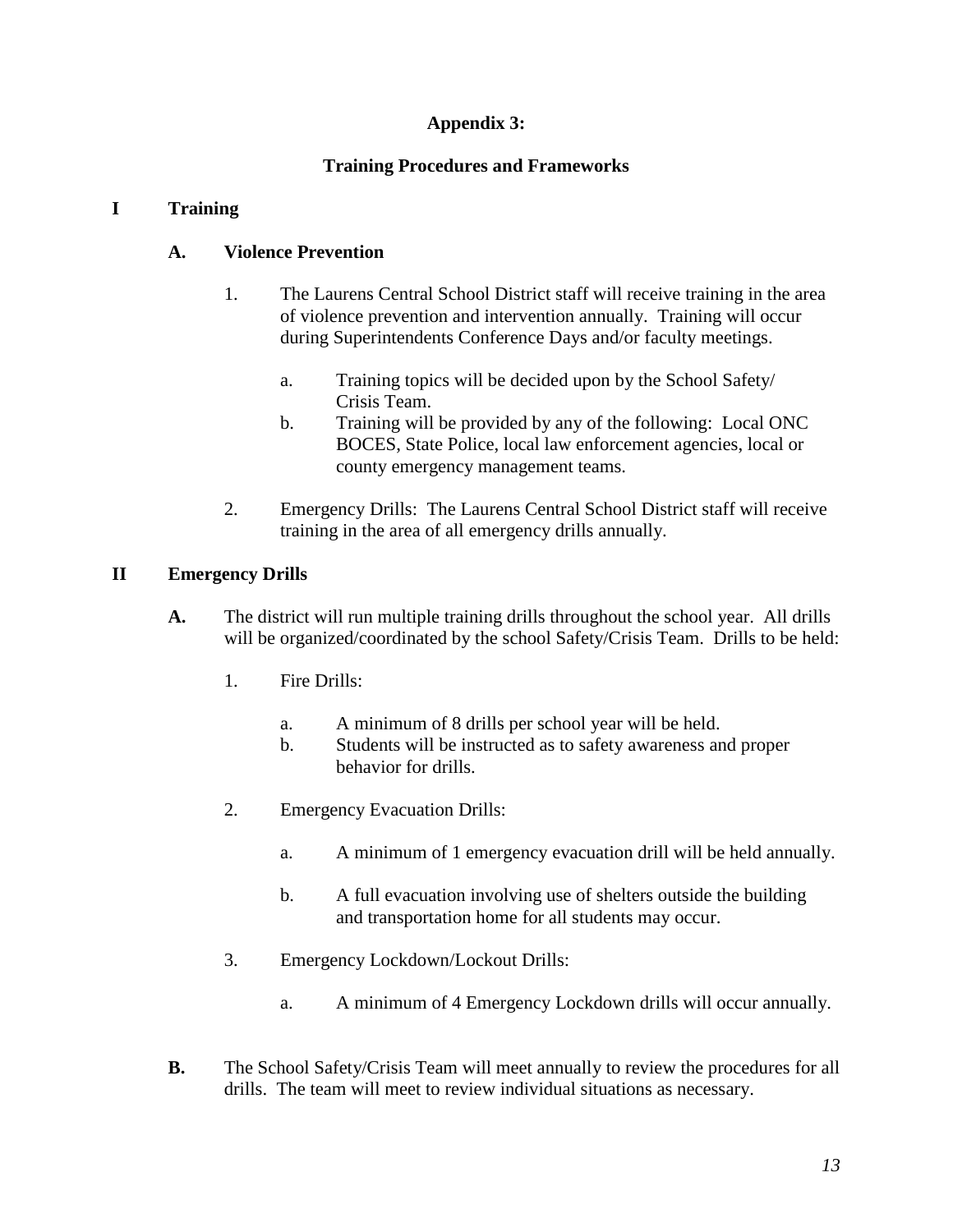## **Appendix 3 (cont.):**

**C.** A copy of the plan will be shared with Local Emergency Responders (LER). LER will be asked to meet with the district on an as needed basis to review the plan, conduct table top exercises and make revisions as necessary.

Local Emergency Responders:

\*Laurens, Mt. Vision, and West Laurens Fire Departments

\*Laurens Emergency Squad

\*New York State Police

\*Otsego County Sheriff's Department

\*ONC BOCES, Safety Risk Management Office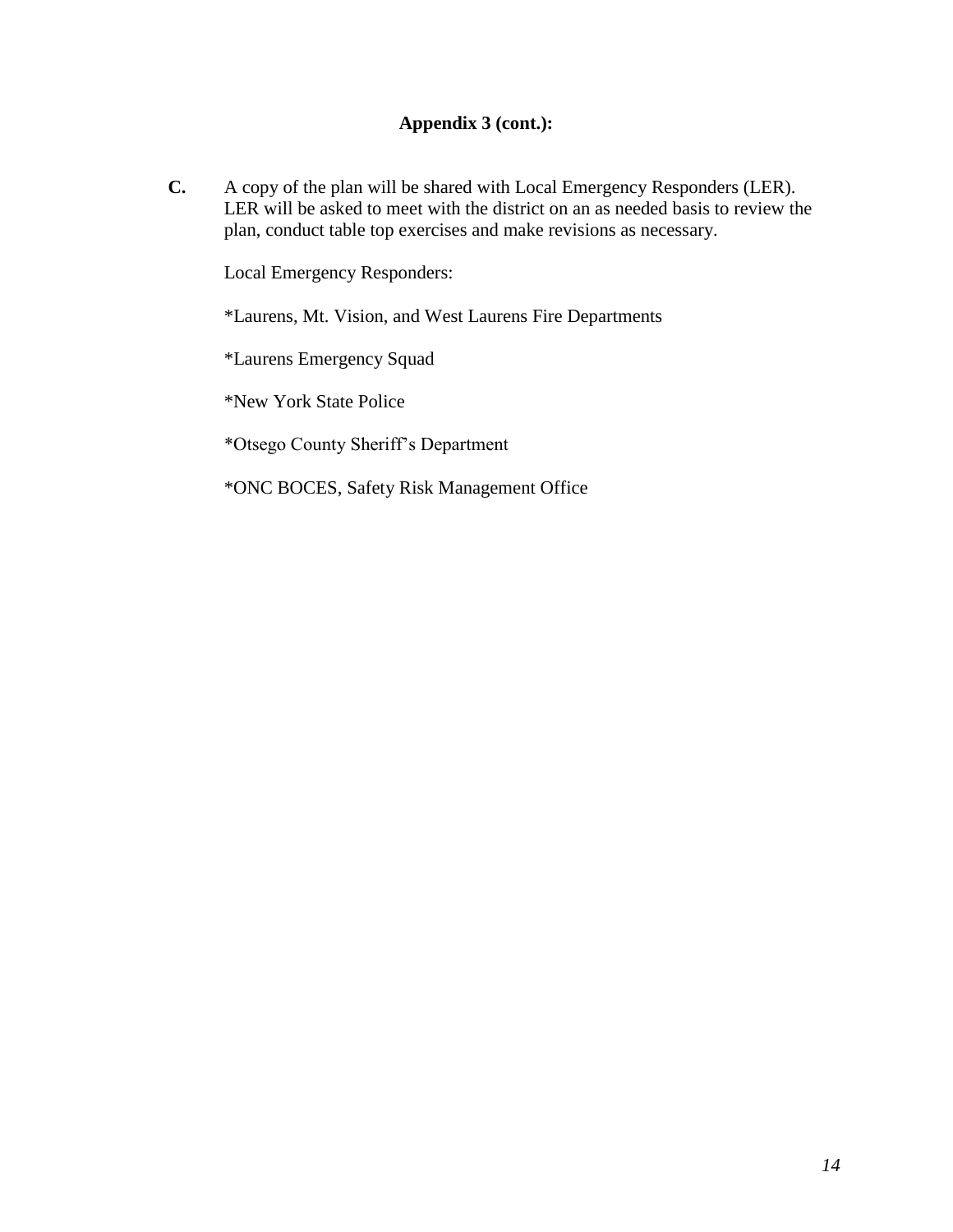# **Appendix 4:**

| <b>Board Policy Number</b> | <b>Subject</b>                                                                                                               |
|----------------------------|------------------------------------------------------------------------------------------------------------------------------|
| 7420<br>7430<br>6180       | Loss or Destruction of District Property or Resources<br>Weapons In School and the Gun-Free Schools Act<br>Sexual Harassment |
|                            |                                                                                                                              |
| <b>Handbooks</b>           | <b>Subject</b>                                                                                                               |

Student Handbook Code of Conduct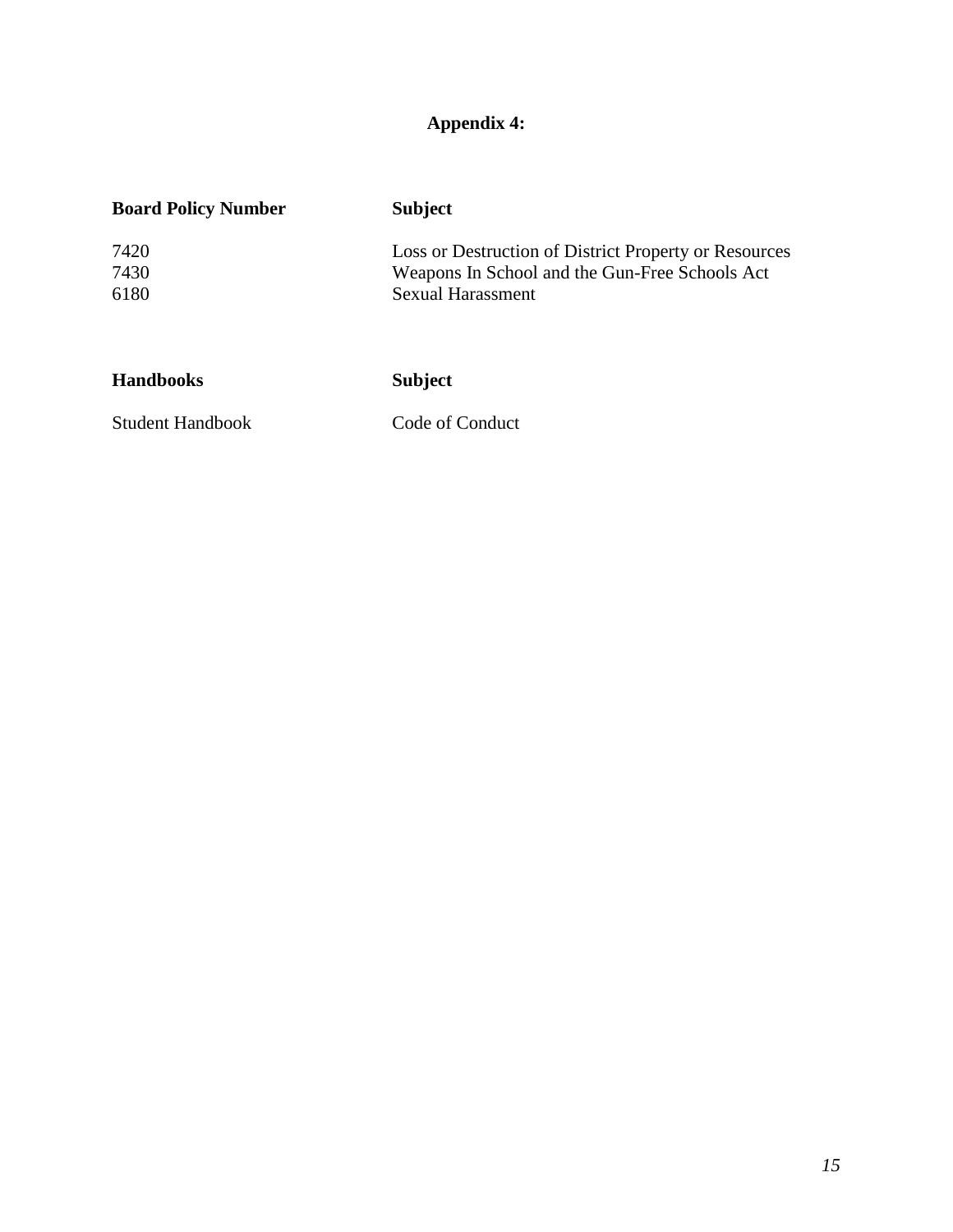### **Appendix 5:**

## *LAURENS CENTRAL SCHOOL*

TO: Parents, Students and Staff of Laurens Central School FROM: William F. Dorritie, Superintendent DATE: RE: EMERGENCY MANAGEMENT PLAN

All school districts in the State of New York are required to comply with the Commissioner's Regulation 155.13 which requires written annual instructions to parents, students and staff regarding district emergency management plans. The completed plans are on file in each Superintendent's office and are available to parents, students and staff at any time school is open, between 8:30 A.M. and 3:30 P.M.

The object of emergency planning is to anticipate problems in dealing with natural and manmade disasters. Depending on the kind of intensity of the disaster, the school may be required to carry out any of the following procedures: school cancellation, evacuation, sheltering. It is important to take note that emergency procedures may be carried out without advance notice. Children may be coming home to either empty homes, or locked doors. Parents must make contingency plans with their children to go to the homes of a neighbor if the children require supervision. A form has been sent home to all elementary parents requesting this information.

Early dismissal or "go home" drills are held at least once a year. The date and time of the drill will be determined by school administration, but will not be made public.

Early dismissal drills may alter your child's normal arrival time home from school. Parents should therefore discuss the purpose of this drill with their children, especially younger ones, in an effort to alleviate any fears or concerns children may have with leaving school at an unusual time.

Parents who pick their child up from school may do so only **after** the drill has been completed.

All children participating in any after school activity, will be escorted back to the school after the drill.

If you have any questions concerning this plan, or wish to make a contribution to increasing its effectiveness, please contact the Emergency District Coordinator at (607) 432-2050.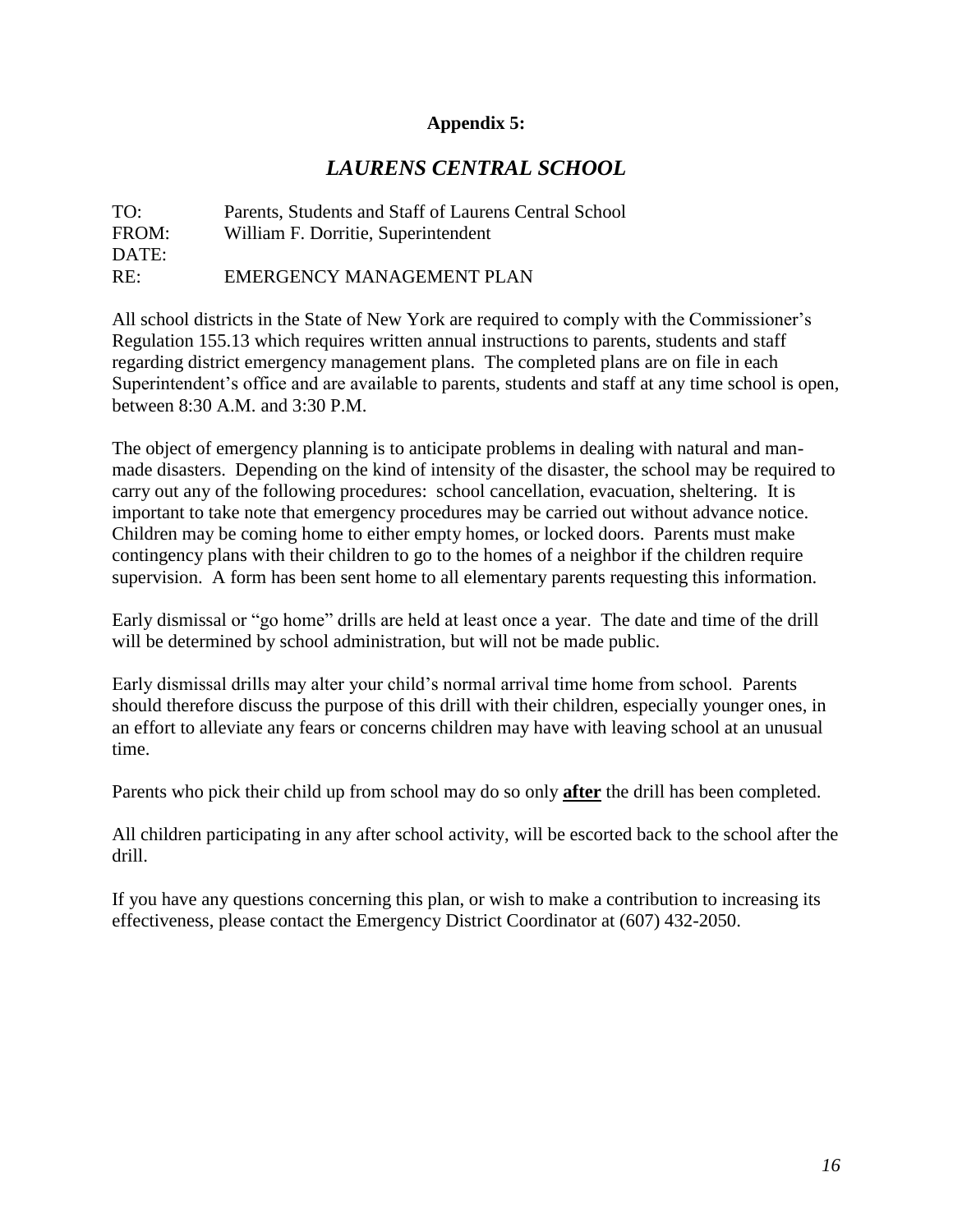## **Appendix 6:**

Policies regarding building security, school safety officers, and dissemination of informative materials.

| <b>Board Policy Number</b> | <b>Subject</b>                                 |
|----------------------------|------------------------------------------------|
| 3510                       | <b>Emergency Closing</b>                       |
| 3410                       | Maintenance of Public Order on School Property |
| 3270                       | <b>Community Use of School Facilities</b>      |
| 3610                       | Closing of School Grounds                      |
| 5670                       | <b>Safety and Security</b>                     |
|                            |                                                |

\*Copies of all Board of Education policies may be obtained from the Superintendent's Office.

Procedure:

Police Officer Interviewing Students on School Property, During School Hours Procedure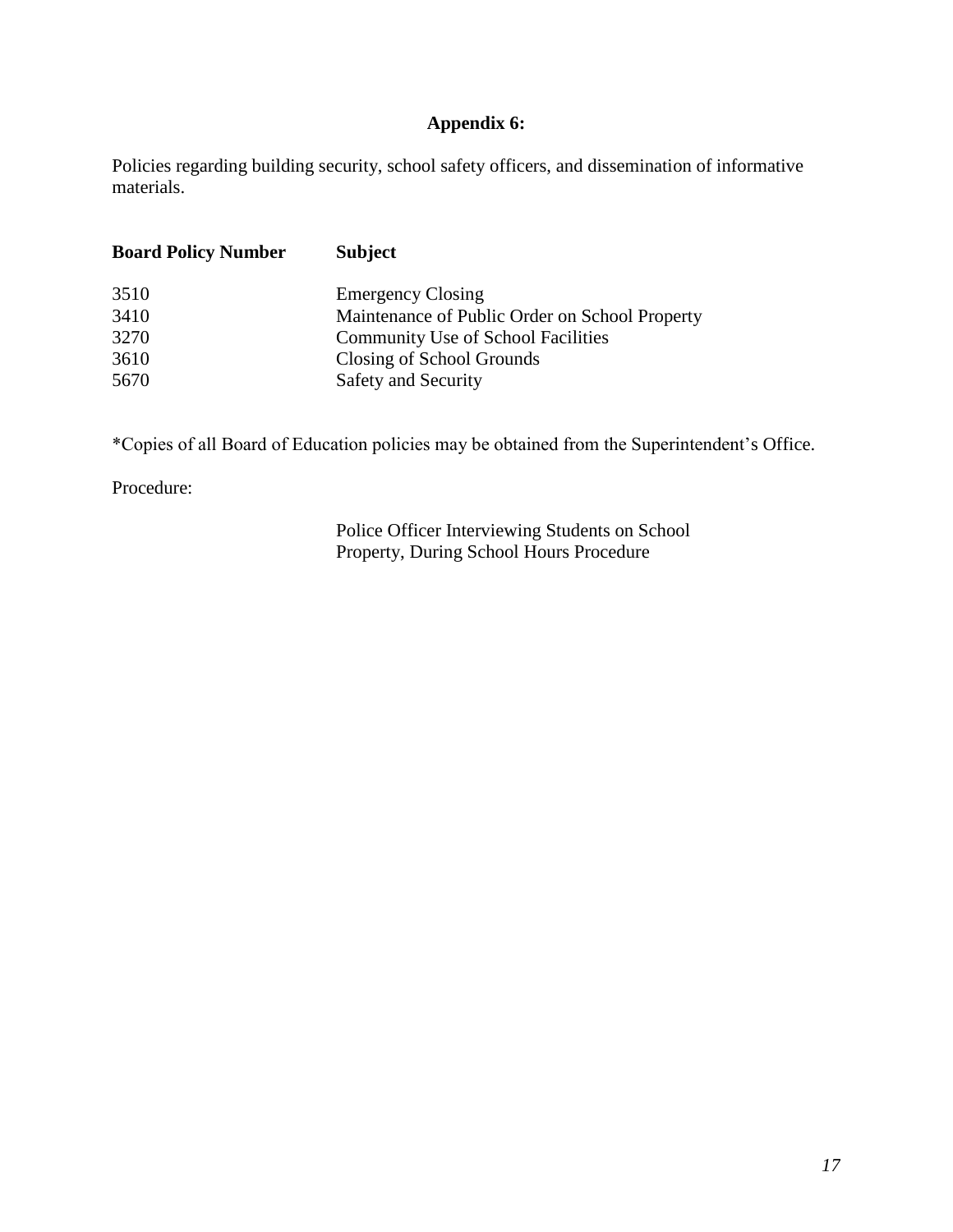## **Appendix 7:**

Description of duties, hiring and screening process and required training of school safety personnel.

**Board Policy Number Subject** 6120 Anti-Discrimination

\*Copies of all Board of Education policies may be obtained from the Superintendent's Office.